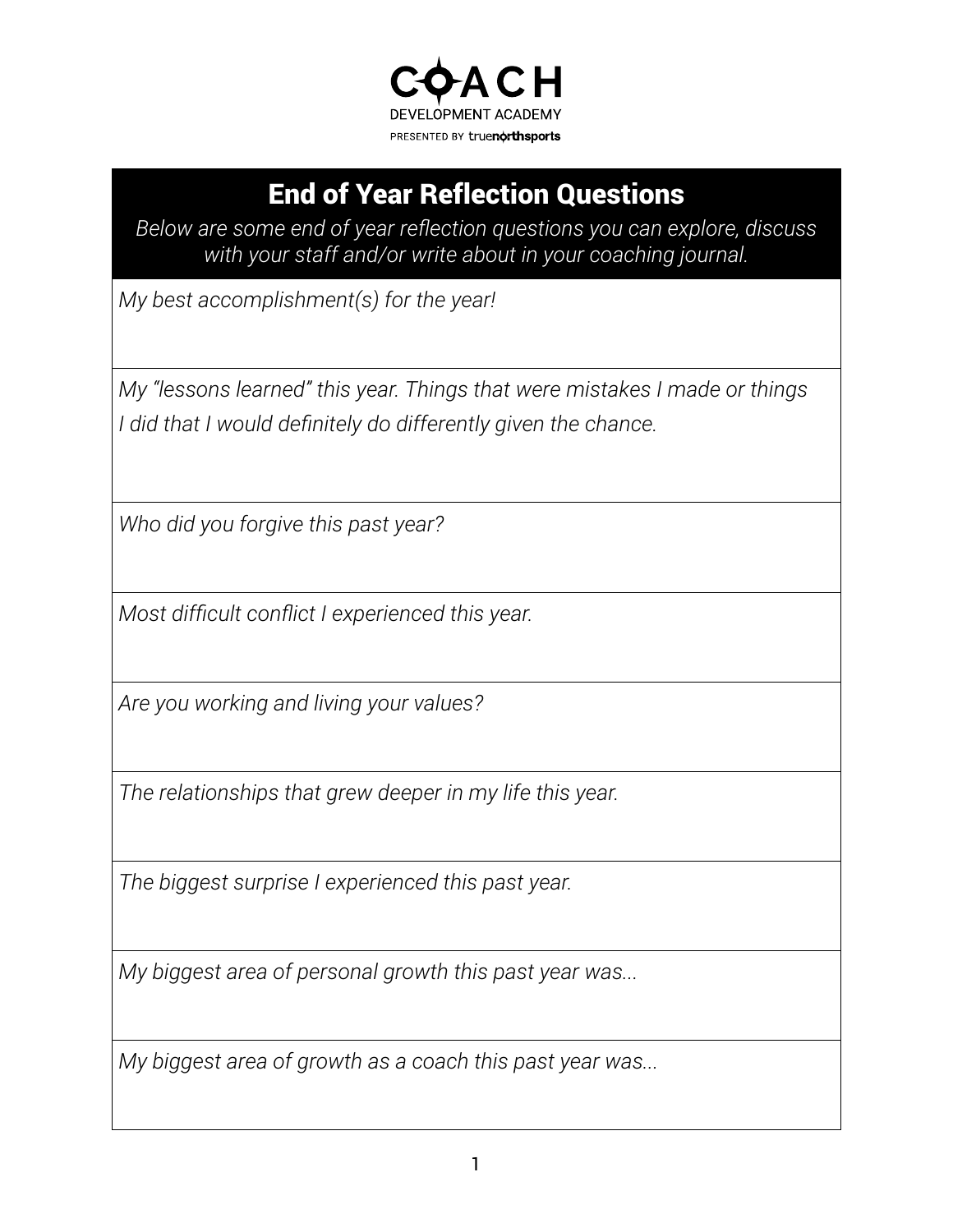

## End of Year Reflection Questions

*My biggest emotional challenge was...*

*My biggest spiritual challenge was...*

*My biggest physical challenge was...*

*My biggest mental/intellectual challenge was...*

*My biggest ethical challenge I experienced this year was...*

*I stepped out of my comfort zone this year by...*

*I'm most grateful for...*

*How do you feel about coaching as a career at this point in your life?*

*What has shifted the most for you over the course of the year?*